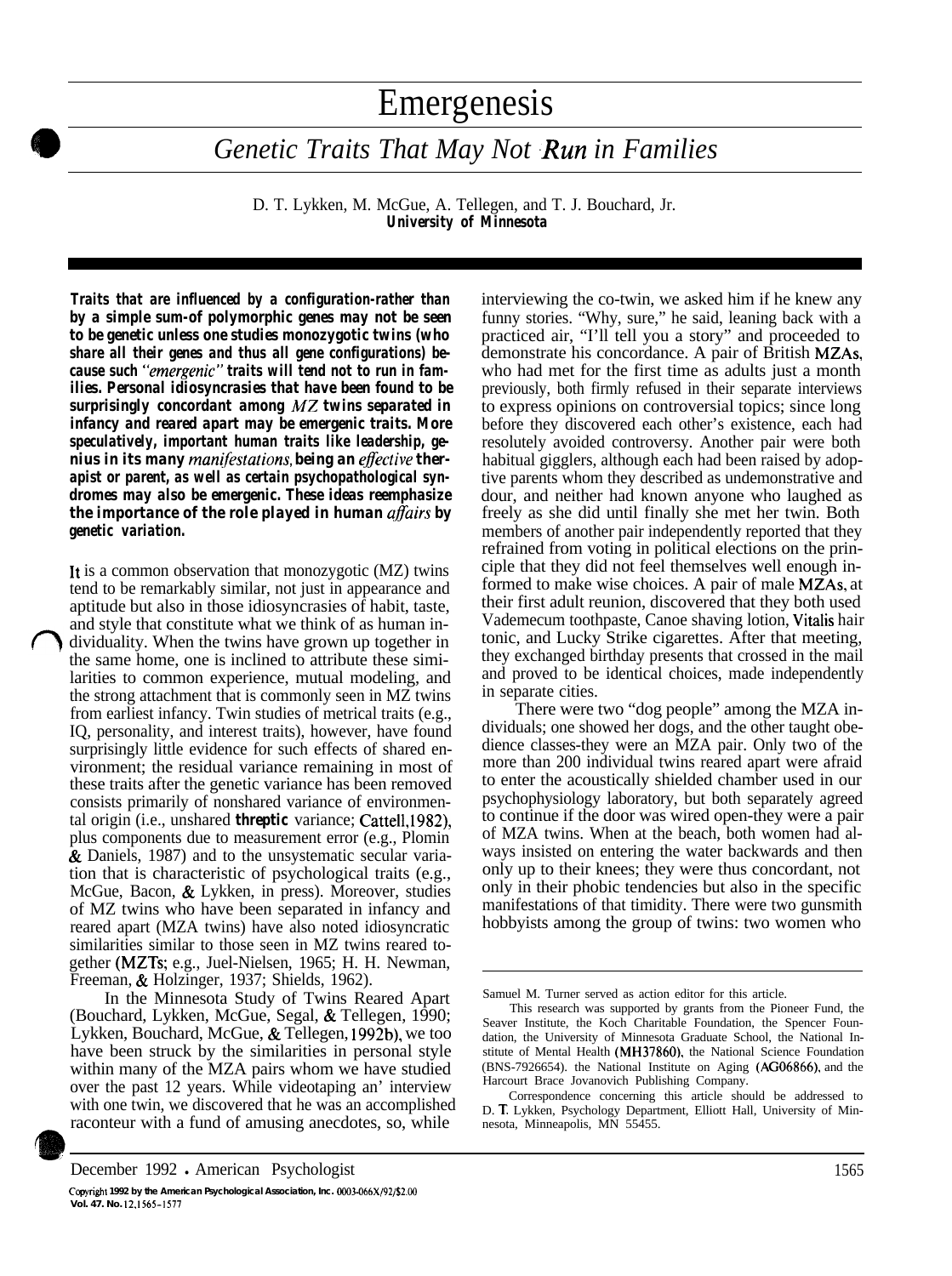habitually wore seven rings: two men who offered a (correct) diagnosis of a faulty wheel bearing on Bouchard's car; two who obsessively counted things; two who had been married five times; two captains of volunteer fire departments; two fashion designers; two who left little love notes around the house for their wives, . . . in each case, an MZA pair.

Some of these similarities were surely coincidence; for example, one pair of twins had both divorced women named Linda and then married women named Betty. When any two biographies are avidly compared, at least some overlap is likely to be found. These same men discovered that, for several years before they met one another, they had both vacationed in Florida on the same stretch of beach, driving down there in the same mode1 Chevrolet. They both had named their sons "James Alan" (one "Allan") and both chain-smoked Salems with nail-bitten fingers while at work in their basement woodshops. The dizygotic separated in infancy and reared apart (DZA) twins whom we have studied, in contrast, seldom produced similar "coincidences": the one striking exception was a pair of DZA men who both had prison records and histories of drug abuse and who both were decorated with numerous tattoos.

These anecdotal observations are suggestive in the "context of discovery," and what they suggest is the existence of genetic traits that do not run in families. That is, if these idiosyncratic similarities of MZA twins are not all mere coincidence, then it is likely that they are related to the genome common to both twins (i.e., that these similarities are of genetic origin). Because they are seldom seen in DZA twins, it is doubtful that these similarities would be often seen in other pairs of first-degree relatives (i.e., it is unlikely that they are familial). The standard models of behavior genetics require that genetic traits must also be familial. As we review below, however, there is other evidence of qualitative genetic traits that do not run in families. The standard polygenic-additive model for continuous or metrical traits predicts that pairs of relatives will be correlated in proportion to their genetic correlation. Yet, as we show, there is also evidence of metrical traits for which the MZ correlation is high, indicating a genetic basis, whereas the DZ correlation is insignificant, indicating that the usual family or adoption studies would be unlikely to reveal the genetic understructure.

The existence of genetic traits that are not (or are only weakly) shared by first-degree relatives would be evidence for a neglected mechanism of non-additive or configural genetic determination (Eaves, 1987; Grayson, 1989; Heath, Martin, Eaves, & Loesch, 1984; Li, 1987; Lykken, 1982; Lykken, Tellegen, & Iacono, 1982). Before developing this argument, however, we will review the standard model.

# **Genetic Variation: The Standard Doctrine**

The genome, the entire collection of genes arranged on their 46 chromosomes, can be thought of as a blueprint or, better, a very large book of instructions, each of the

approximately 100,000 pages representing a different gene. Nearly three fourths of these pages are identical for all normal individuals (Lewontin, 1967); because they do not vary within species, we can call these *monomorphic* genes. Some of them we share with other mammals, and most of them we share with the higher apes. Only a relative handful of our full set of monomorphic genes cause us to develop into the primate called *Homo sapiens* rather than the ones called *Pan troglodytes* or *Gorilla gorilla.* The remaining pages of our instruction book represent *polymorphic* genes. As we look across the population, we find from 2 to as many as 20 or more variations of each page-different forms or *alleles* of each polymorphic gene. It is the polymorphic genes that are responsible for individual (genetic) differences within a species.

Mendelian traits, such as the red blood cell antigens or blood types, are determined by which of the possible alleles are present in one particular gene locus on a pair of homologous chromosomes. Scores on metrical traits, traits like stature or IQ in humans or milk production in cows, are thought to be determined-to the extent that they are *genetically* determined-by the combined action of many genes. Such traits are expected to fit a *polygenicadditive* model. This model assumes that each participating polygene contributes its fungible bit to the total result. These genes are on different chromosomes, or far apart on the same chromosome, so that they segregate independently when the parental genome divides into two approximately random halves to form the nucleus of an egg or sperm.

Thus, the father passes on to each offspring a random half of all his genes and maybe less, maybe more, than  $\ell$ half of all his "tall" genes. This paternal contribution combines with whatever fraction of the mother's tall genes happens to be included in the ovum, and the sum of these components determines genetic stature. MZ twins have identical *genotypic* stature. (As a result of environmental differences such as marked differences in placenta1 nutrition, some MZ twins differ by several inches in *phenotypic* height; nonetheless, MZ twins correlate approximately .94 in stature even after correction for age and sex.) DZ co-twins (and other sib pairs), who represent two different random samples from the same parental gene pool, share by common descent approximately 50 percent of their polymorphic genes (as distinguished from the monomorphic genes shared by all normal members of the species). The fraction of the parental tall genes apportioned to each DZ twin-his or her genetic heightwill be about half as similar within pairs as for MZ twins (a little more than half, actually, because of assortative mating for stature). Indeed, same-sex DZ twins correlate about .50 in height (e.g., Lykken, 1982, p. 365).

This rule, that pairs of relatives correlate in proportion to their genetic correlation, applies generally to polygenic-additive traits. A polygenic-additive mode1 explains why these familiar genetic traits tend to run in families. And that is why polygenic-additive traits are easily recognized as features of interest to geneticists: They run 'in families. But this is not the *only* way

 $\bigcap$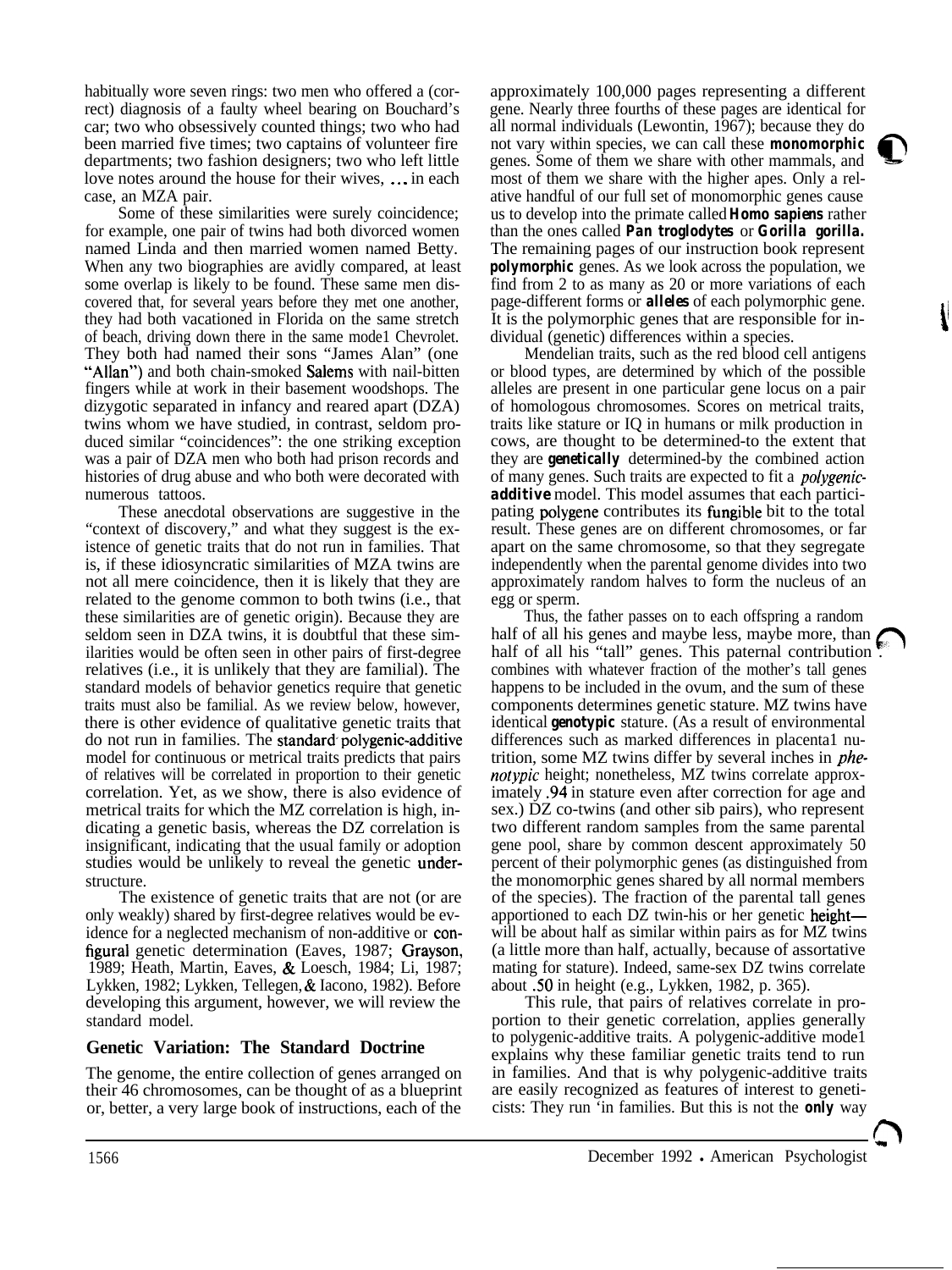in which genes contribute to the quantitative variation within a species, to individual differences. Indeed, the polygenic-additive model seems a very curious way of describing the way in which genes actually work (see Murphy, 1979).

The mammalian eye and the hominid hand with its opposable thumb are multigenic, but they are not constructed additively. If, at conception, one is shortchanged on eye genes, one does not develop a smaller but otherwise normal eye. Like all the organs specified in the species plan, eyes and hands are fabricated in a complex, sequential process, an assembly line in which each stage depends on the one preceding and in which every worker-every gene-plays a pivotal role. This process is not additive but, rather, *conjigurul;* all of the components are essential, and the absence of, or a change in, any one (i.e., in any gene) can produce a qualitative or a large quantitative change in the result. The familiar Mendelian genetic abnormalities can be attributed to single genes not because one gene orchestrates the entire syndrome but because, in the polygenic configuration that manufactures the normal system, a one-gene change makes a qualitative difference in the product. Dawkins (1982b, pp. 22-26) made the same point.

These organs and attributes are emergent properties of configurations of monomorphic genes, configurations that we all share as part of being human. Polymorphic genes, the ones responsible for individual differences, can also behave configurally. Human lymphocyte antigens (HLA) are a nice example. Most body cells are marked by a group of special proteins, antigens, that function as a kind of brand or code, identifying your cells as yours and someone else's tissue as foreign. Each HLA antigen is coded for by a gene that is highly polymorphic-has many allelic forms-so the chances that two friends have any particular antigen may be only 1 in 10 or 20. The probability that they match on the whole set of HLA antigens is vanishingly small because there are hundreds of millions of different combinations. This *histocompatibility* code is configural in the same sense as a telephone number: Change even one digit in a phone number and you get the wrong party: change just one antigen in the histocompatibility code and the transplanted kidney may be rejected.

It happens that the antigens most important in tissue rejection are coded for by genes close together on the same chromosome so that they do not segregate independently but are usually passed from parent to offspring as a package. For this reason, one has a reasonable chance of finding a close relative whose tissues match well enough to risk a transplant. Traits that depend on configurations of polymorphic genes that *do* segregate independently will be shared by MZ twins, who share all their genes and hence all gene configurations, but are much less likely to be shared by DZ twins, siblings, or parents and offspring. Such traits, although genetic, would not tend to run in families.

# **Genetic Traits That Do Not Run in Families**

#### *Frequency of the Alpha Rhythm*

The spectrum of the resting electroencephalogram (EEG; i.e., the graph of the relative amount of brain wave activity at each frequency from, say, 0.1 hz to 20.0 hz) is rather like a fingerprint in that its shape varies from person to person but is quite constant for the same person over time. In two experiments (Lykken, Tellegen, & Thorkelson, 1974; Lykken et al., 1982), we obtained EEG spectra from a total of 147 pairs of adult MZ twins and 53 pairs of DZs. We analyzed each spectrum into its five main components: the amount of EEG activity in the four classical EEG frequency bands, called delta, theta, alpha, and beta: and the midfrequency of the alpha component, a parameter that we called phi. Then we computed the within-pair correlations for each of these parameters. The MZ twins correlated about .80 for all five, and the DZ correlations averaged .40 for the first four parameters, as would be expected with polygenic-additive variables. But the DZ correlation for phi was .13, only about one sixth rather than half of the MZ value. The midfrequency of the alpha rhythm, because it is so weakly correlated in DZ co-twins, is unlikely to be strongly correlated among first-degree relatives generally. Yet, because the MZ correlation is very high even among MZA twins (see Table l), phi must be strongly genetic, even though it does not tend to run in families.'

This is interesting because, although no one knows exactly how the alpha frequency is determined biologically, it probably involves some sort of resonance phenomenon (e.g., Fedotchev, Bonda, & Konovalov, 1990). Resonance is a classic example of a non-additive configural phenomenon. In electronics, for example, the resonant frequency of a circuit is a function of the *product* of inductance and capacitance. The pitch and timbre of the human voice is determined by the resonant characteristics of the vocal apparatus, the shape and musculature of the vocal chords, the glottis, the hard palate, the nasopharynx, and so on. The properties of each of these components are genetically, and largely independently, determined. For this reason MZ twins, whether reared together or apart, have very similar voices and can easily substitute for one another on the telephone. In her **review** of the MZA literature, Farber ( 198 1) said, "The pitch, tone, and overall characteristics of the twins' voices were so stunningly alike that almost all investigators made mention of the similarity" (p. 85). Ordinary siblings,

*n*

<sup>&#</sup>x27; **Stassen. Lykken. Propping, & Bomben (1988) confirmed that the EEG spectra of MZA twins are about as similar within pairs as between retests of the same individuals, Propping (1977) also found that the correlation within 24 pairs of DZ twins for amount of alpha and beta activity was approximately half the MZ value. Propping's twins then consumed a standard dose of ethanol, and the EEG was repeated after two hours when the EEG effects of alcohol were at a peak. The MZ correlations for beta and alpha activity were still high (.74 and .80).** whereas the DZ correlations had decreased to zero  $(-.09 \text{ and } -.01)$ . **Thus it appears that the electrocortical response to alcohol challenge is an emergenic trait.**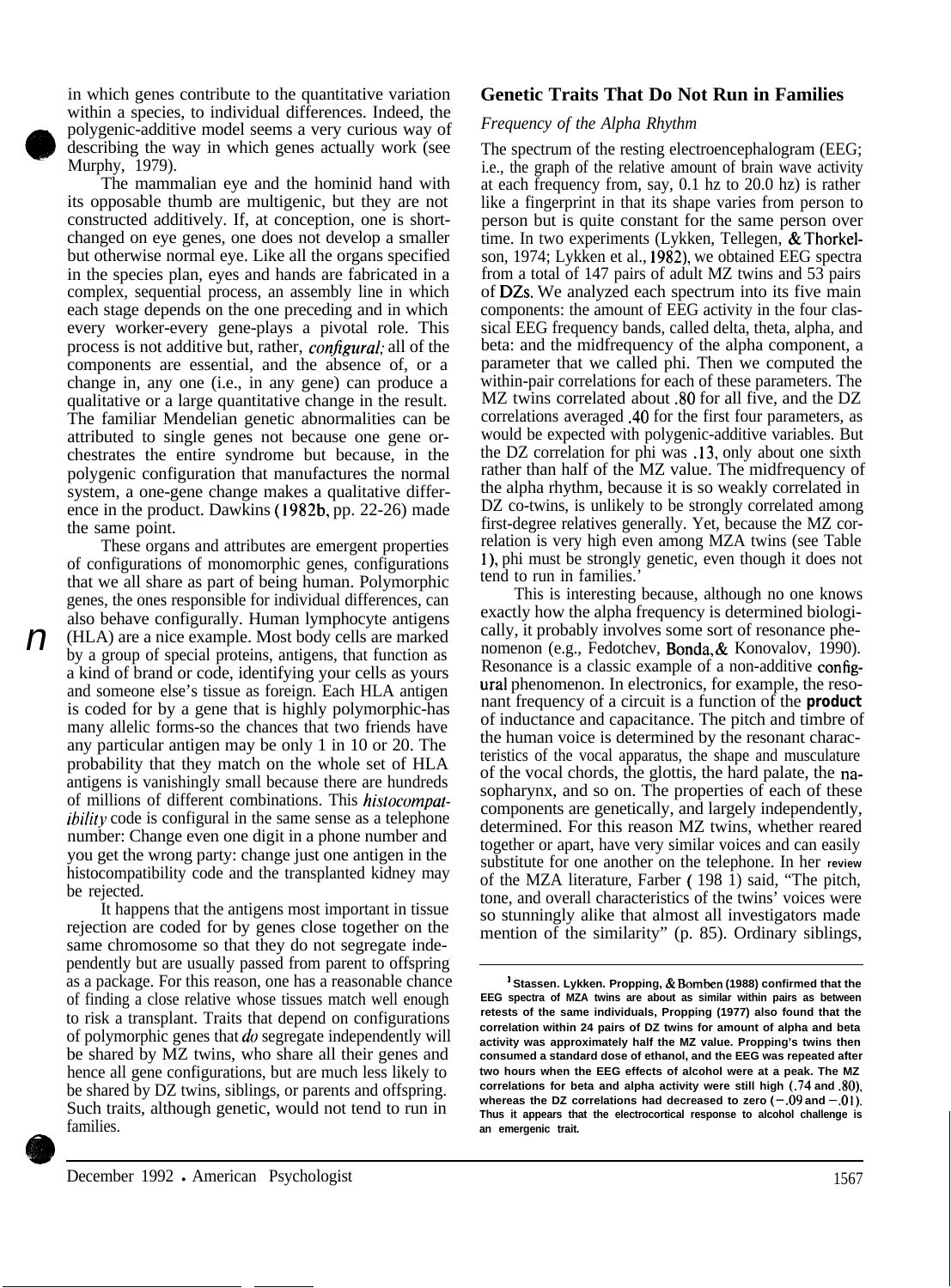#### Table 1

| the DZ Correlations Weak, Suggesting That the Traits are Emergenic |     |            |     |            |            |            |
|--------------------------------------------------------------------|-----|------------|-----|------------|------------|------------|
| Variable                                                           | MZT | <b>MZR</b> | MZA | <b>DZT</b> | <b>DZR</b> | <b>DZA</b> |
| <b>EEG</b> spectrum parameters                                     |     |            |     |            |            |            |
| No. of pairs                                                       | 89  |            | 38  | 53         |            |            |
| Alpha midfrequency                                                 | .81 |            | .80 | .13        |            |            |
| <b>Personality traits</b>                                          |     |            |     |            |            |            |
| No. of pairs                                                       | 553 | 131        | 52  | 459        | 74         | 33         |
| <b>MPQ Well-being</b>                                              | .44 | .68        | .53 | .11        | .12        | $-.04$     |
| Electrodermal habituation                                          |     |            |     |            |            |            |
| No. of pairs                                                       | 36  |            | 43  | 42         |            |            |
| Rate of habituation                                                | .72 |            | .54 | .05        |            |            |
| Interests and talents                                              |     |            |     |            |            |            |
| No. of pairs                                                       | 503 | 102        |     | 390        | 96         |            |
| Arts and crafts                                                    | .51 | .63        |     | .14        | .07        |            |
| Self-ratings                                                       |     |            |     |            |            |            |
| No. of pairs                                                       | 503 | 102        |     | 390        | 96         |            |
| <b>Well-adjusted</b>                                               | .44 | .53        |     | .10        | .02        |            |

Examples From the Minnesota Twin Studies of Metrical Traits for Which the MZ Correlations are Substantial and *the DZ Correlations Weak, Suggesting That the Traits are Emergenic*

**Note. MZ = monozygotic; MZT = Adult MZ twins reared together; MZR = MZT twins retested after 2-10 years, mean scores correlated; MZA = MZ twins** reared apart; DZ = dizygotic; DZT = DZ twins reared together; DZR = DZT twins retested after 2-I 0 years; DZA = DZ twins reared apart; EEG = electroencepha**lagraph; MPQ = Multidimensional Personality Questionnaire. Data updated from Lykken, 1982; Lykken, lacono. Haroian. McGue, & Bouchard, 1988; Lykken. Bouchard, McGue, 8 Tellegen, 1990; Tellegen, et al., 1988: Wailer, Lykken. 8 Tellegen, in press.**

however, seldom have really similar voices. A recent study adoptive homes. After an unexceptional first year, probby Stearns and VanderWoude ( 199 1) found that students lems began to develop in both children. By age 10, both of voice, like music students generally, more often have children were said to have "serious disorders," albeit musically talented parents than do arts college students rather nonspecific ones. "The two are *equivalently* musically talented parents than do arts college students not majoring in music. The proportion of parents who logical: they share a limited development; they share a are gifted singers, however, was no greater for vocal stu- timetable of emergence, an excess of expression, and a dents than for instrumentalists. Serious singers need to channelization of symptoms; they share character disbe musical, a trait that seems to run in families, but they turbances; they share a quality of shallowness and a limalso need a mellifluous voice, a trait that may be emer- ited self-definition: they are poorly integrated; they share genic. comparable cognitive deficiencies" (p. 43).

# *Beauty*

Facial beauty (or handsomeness; there is no gender-neutral term in English) similarly is a function not of the sum but of the configuration of facial features. Admittedly from time to time one sees individual features that would spoil almost any face, but as a rule the attractiveness of a given nose or chin or pair of ears depends to an important extent on the context of the other features. This is easily demonstrated by asking an artist to imagine a mating of two conventionally beautiful people; our artist used two television actors. When she had sketched these two faces, we asked her to construct the faces of possible male and female offspring of this mating by arbitrarily reassorting the features of the imagined parents. A reasonable conclusion, based on the results of this experiment as shown in Figure 1, is that comeliness is emergenic.

# *A Psychiatric Example*

Abrams ( 1986), a psychoanalyst, described a pair of female twins who were separated in early infancy and separately placed in rather different but equally promising

*n-\_*

What is especially interesting about this report is the author's acknowledgement that, if the children had been studied as singletons, most clinicians would have found it easy to explain their problems in terms of their different family environments. Indeed,

They might even have speculated along these lines: If Beth had only had the dominant features of Amy's family-the confrontative mother, the strong father, the successful brother, the value of academic achievement-or if Amy had only had the dominant features of Beth's family-the overly accepting mother, the evenly attentive father, the less successful brother, the lack of concern about education-how much better each would have fared! (Abrams, 1986, pp. 52-53)

Only the fact that these girls were MZA twins forced this research team to the realization that they were dealing with a syndrome that had genetic roots, a novel *configuration* of disabilities that manifested itself in both girls, not because of but in spite of the differences in their family environments, environmental features that these clinicians would otherwise have regarded as significant and even causal.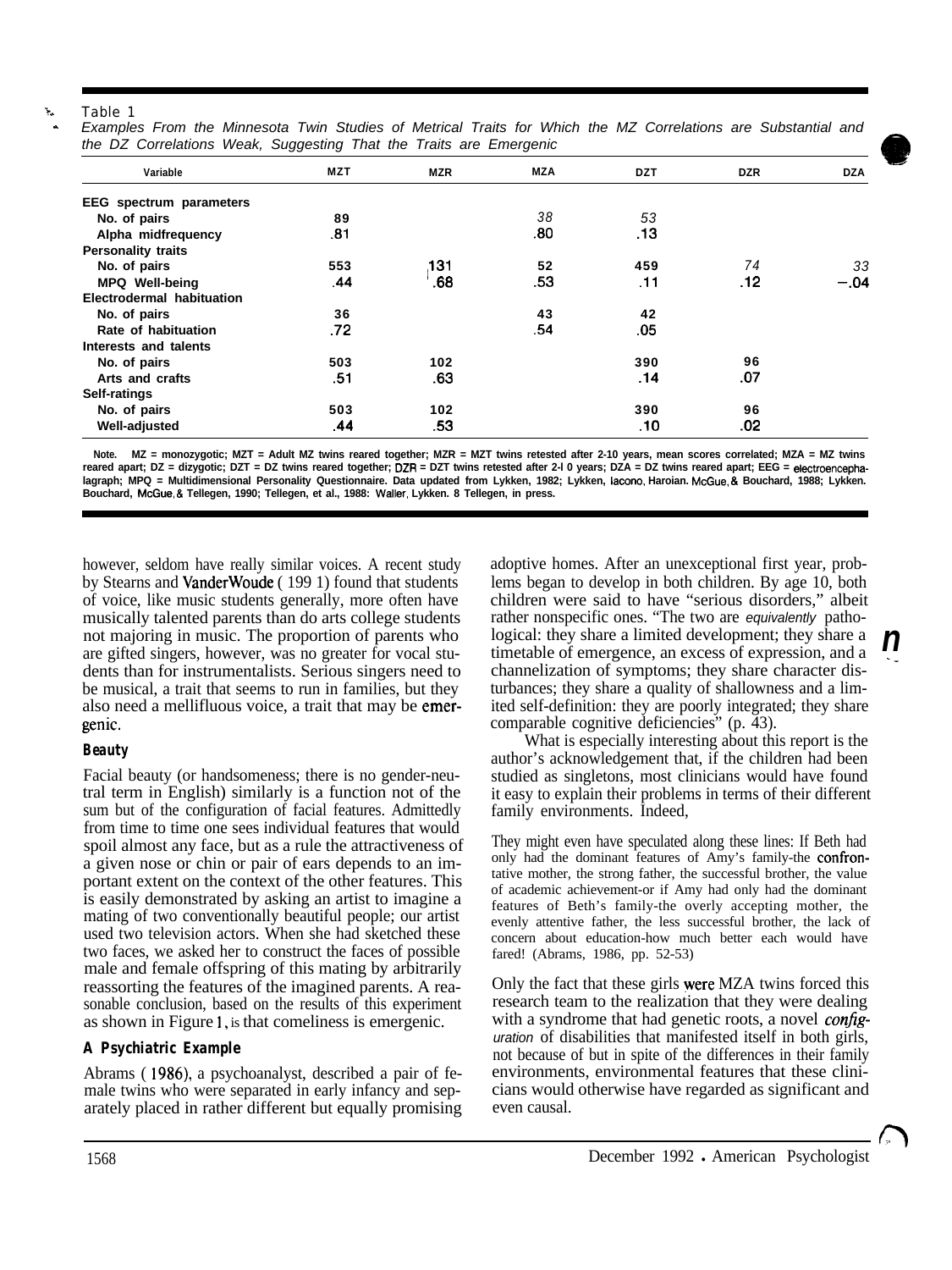

**Note. Top: Artist's conception of the conventionally handsome faces of two American actors. Below: The artist represents two offspring 'who might have resulted from these parents. The facial features of the parents have been randomly reasserted (excluding head and body hair). Results suggest that, within limits, attractiveness of a facial feature depends on the context of the** other features (i.e., that facial beauty is in some degree configural or emergenic).

#### *Emergenesis*

It is useful to have a name for this odd type of trait, a trait that is an emergent property of a configuration of genes or perhaps a configuration of more basic traits that are themselves partly genetic in origin. Lykken (1982) proposed the term *emergenic* for this purpose.

**emergenic** (*adj*) Arising as a novel or emergent property resulting from the interaction of more elementary and partly genetic properties. An emergenic trait might be determined by a configuration of independently segregating polygenes interacting in the sense of epistasis, or, at a more molar level, an emergenic trait might be a property of a configuration of independent traits that are themselves in part genetically determined. In some instances (see *Impact Traits,* below) situational factors may figure as configural components. The distinctive feature of emergenesis is the notion of configurality, which implies that any change of any one component may result in a qualitative, or a large quantitative, change in the emergenic trait. Emergenic traits maybut are likely not to-run in families. On the other hand, marked MZ similarity combined with weak similarity of DZ twins is strongly suggestive of an emergenic trait.

What we suggest now is that perhaps many complex human psychological traits (e.g., many of the idiosyncrasies of personal style that we have observed in twins), as well as traits like extraversion; the ability to stop reacting to a meaningless repeating stimulus (habituation); more familiar traits like leadership, artistic ability, selling ability, teaching ability, creativity, parenting ability-and also many examples of human genius-are emergenic traits. Because these attributes do not tend to run in families, the possibility of their having a genetic basis has been overlooked. As we have seen, we will not discover the emergenic character of such traits unless we study twins. Until this idea is more broadly accepted, we will not *believe* what we discover unless we study twins reared apart.

# **Metrical Emergenic Traits**

#### *Extraversion*

In the case of metrical traits, emergenesis is suggested when the intraclass correlation of MZ twins is substantially greater than twice the DZ correlation, as is true of the midfrequency of the EEG alpha rhythm discussed above. This is also true for the trait Eysenck (1952) identified as extraversion, Cattell (1956) as exvia-invia, and Block ( 1965) as ego control. Extraversion is one of the small set of temperament traits or superfactors that are found in factor analyses of personality traits or first-order factors. Jinks and Fulker (1970) attempted to fit a polygenie-additive model to extraversion data and found that the too-weak DZ similarity caused their model to yield nonsensical results. To account for their findings, Jinks and Fulker proposed that, while growing up together, DZ twins tend to "react against each other in such a way as to develop opposite characteristics with respect to a trait" (p. 333). Eaves (1976) proposed a competitive model with somewhat different properties. In their study of 850 sets of twins recruited from students who took the National Merit Scholarship test, Loehlin and Nichols (1976) subjected the contrast hypothesis to a number of empirical tests and found it wanting. In particular, of course, this hypothesis cannot explain why DZA twins would be much less than half as similar in extraversion as are MZA twins. Using a population-based sample of Swedish twins, including 3 15 pairs reared apart since age 10, Pederson, Plomin, McClearn, and Friberg ( 1988) administered a nine-item version of the Extraversion scale from the Eysenck Personality Inventory (EPI), obtaining MZA and MZT correlations of  $.30 \pm .09$  and  $.54 \pm .06$ , respectively, compared with  $.04 \pm .07$  and  $.06 \pm .07$  for DZAs and DZTs. The Well-Being scale of the Multidimensional Personality Questionnaire (MPQ; Tellegen & Waller, in press) measures a facet of extraversion. Lykken et al. (1992b) reported correlations for Well-Being of  $.44 \pm .03$ in MZT twins  $(.53 \pm .14$  in 52 pairs of **MZAs**) but only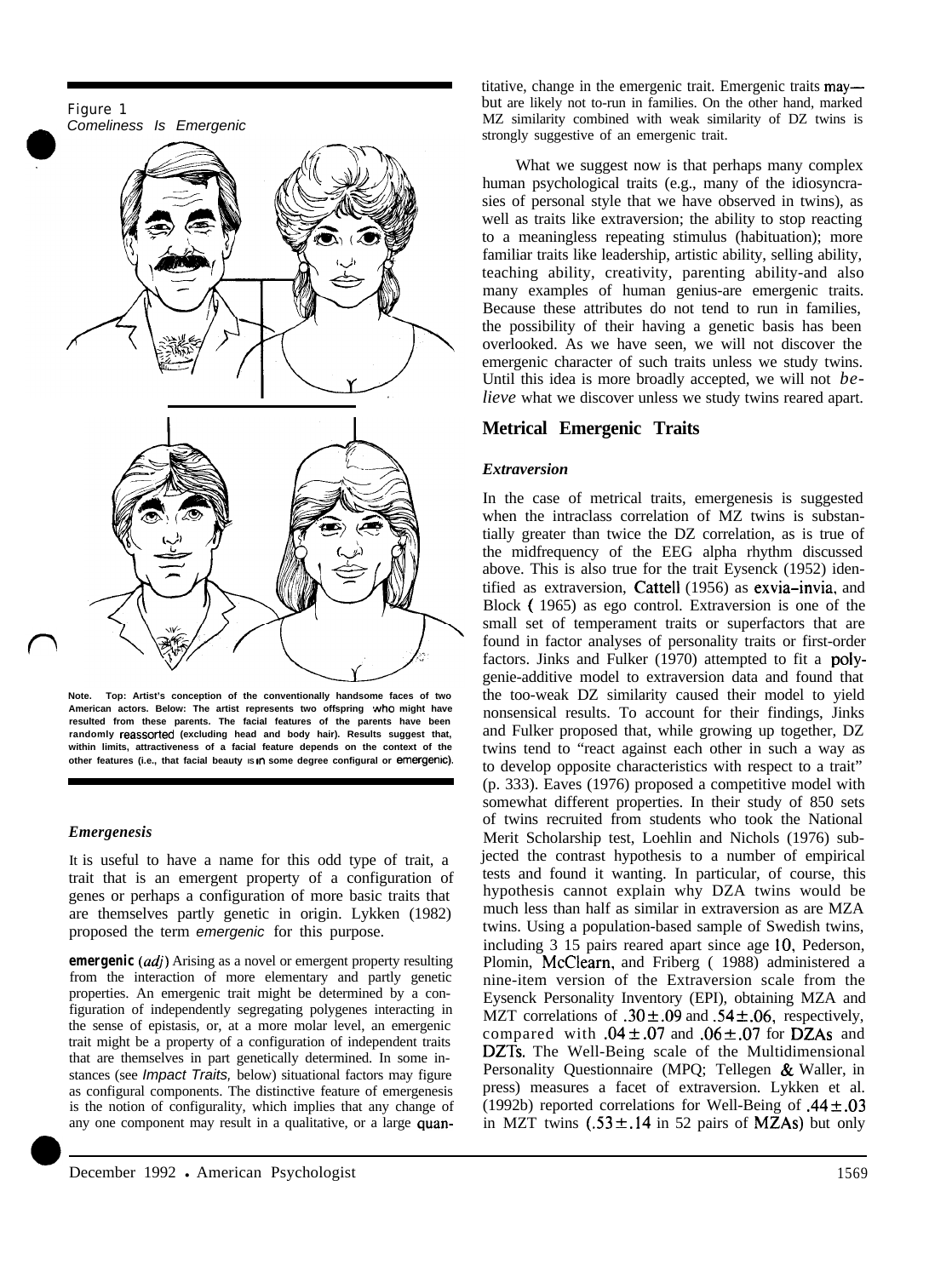.1  $\pm$  .04 in DZT twins (-.04  $\pm$  .18 in DZAs; see Ta-<br>ble 1). emergenic trait.

# *Electrodermal Response and Habituation*

Lykken, Iacono, Haroian, McGue, and Bouchard (1988) subjected 12 1 pairs of adult twins, some reared together and others reared apart, to a series of 17 relatively unpredictable 105-db tones while measuring their electrodermal responses (EDRs) in a habituation paradigm. Both the MZT and the MZA twins were strongly correlated  $(.72 \pm .17$  and  $.54 \pm .16$ , respectively) in the slope of the curves describing their habituation to these tones. The combined group of 42 pairs of DZT and DZA twins, however, was negligibly correlated  $(.05 \pm .16)$  on these variables (see Table 1).

# *Interests and Talents*

Inventories of occupational and recreational interests and of self-rated talents, a total of 29 1 Likert-type items, were administered to more than 4,000 middle-aged participants of the Minnesota Twin Registry; in some 900 pairs, both twins completed all the inventories (Lykken, **Bou**chard, McGue, & Tellegen, 1992a). Factor analyses of the 29 1 items for men and women separately yielded 39 factors congruent in both sexes. After three years, 198 twin pairs were retested, of which 53 pairs were female MZs, 52 were female DZs, 49 were male MZs, and 44 were male DZs. By testing twins twice over a lengthy time span, one can obtain improved estimates of within-pair similarity with respect to the *stable* component of their selfrated traits, partly disattentuated by both measurement error and also by the unsystematic variation about the stable setpoint that we believe to be characteristic of psychological traits. Some improvement is achieved by correlating the mean of the scores obtained at Time 1 and Time 2 as shown in Table 1.

These twins, who had been reared in the same families, had similar interest (or lack of interest) in hunting and fishing and in visiting casinos or race tracks, playing poker, and engaging in other forms of gambling. The DZ similarity was actually more than half the MZ value for both gambling and blood sports, suggesting that shared rearing environment influenced these interests. These middle-aged MZ twins were also very similar in the factor we called arts and crafts; the correlation for 503 pairs of MZ twins tested once was .5 1 ( $\pm$ .04), and for 102 pairs tested twice three years apart, the mean arts and crafts score correlated .63( $\pm$ , 10). The DZ similarity, however, was much weaker for this factor (which combined interests and self-rated talents):  $.14 (\pm .05)$  for 390 DZ pairs and only  $.07 (\pm .10)$  for the mean of two testings of 96 pairs (see Table 1). Assuming other first-degree relatives are no more alike than DZ twins, we conclude that, among adults, interest in arts and crafts is only faintly familial at best. Noting that MZA twins are nearly as similar on these interest and talent traits as MZTs are (Lykken et al., 1992a), we can say that at least half the stable variance in arts and crafts was based on genetic factors. This inemergenic trait.

Among the most clearly emergenic of the self-rated traits in this study was what we called the well-adjusted factor. The MZ correlation was  $.44 (\pm .04)$  compared with the  $.10 (\pm .04)$  for DZ twins tested once and  $.53 (\pm .10)$ versus  $.02 (\pm 0.10)$  for the mean of two testings (see Table 1). The Likert-type items that make up the well-adjusted scale ask about optimistic outlook, contentment, sense of personal worth, emotional control, coolness under stress, affability, and capacity for happiness. This scale appears to be related to the ubiquitous extraversion superfactor, which as we have seen is itself emergenic.

# **Structure of Metrical Emergenic Traits**

As we have defined *emergenesis* above, any nonlinear function of two or more partially genetic traits is emergenie (whether a given variable, thus defined, is a trait unity, a natural or useful parameter of the individual, is a separate question). But it is not the case that all nonlinear functions of several independent genetic traits yield variables that are not familial. Thus, for example, if we measure stature (S), fingerprint ridge count (R), and IQ (Q) on a large sample of twins, convert each variable to standard-score form, and take the product, then  $E = SRQ$ is emergenic. If, however, we let the variables take on only positive values, say, with a mean of 50 and a standard deviation of 10, then the MZ correlation for E will be substantial, and the DZ correlation will still be approximately half the MZ value. That is, the linear-additive model can often closely approximate the effects of an underlying structure that is nonlinear. As Anderson and Shanteau ( 1977) pointed out, merely showing that a linear regression equation can make accurate estimates cannot be taken as evidence that the predictor variables actually combine additively. Thus, the fact that E is emergenic (configural) would not be deduced even from twin data because E behaves like a familial trait.

We know from the examples cited earlier, however, that some emergenic traits do not run in families. One simple nonlinear function that may yield such a result is the squared difference (SQD) of two underlying traits. For instance, using data from some 1,200 pairs of adult twins from the Minnesota Registry, we converted both height (HT) and weight (WT) to age- and sex-corrected T-score units  $(M = 50, SD = 10)$  and then computed  $SQD = (HT - WT)^2$  for each individual. SQD is low for people whose weight is proportionate to their height, high for those who are tall and thin or short and fat. The MZ correlation for SQD is  $0.64 \pm 0.02$ , and the DZ value is  $0.15 \pm .04$ . Therefore, we can reasonably conclude that SQD is an emergenic trait. Whether it has scientific interest, of course, remains to be seen. It is not unreasonable to suppose that psychologically interesting traits of this type do exist, traits that depend on the balance between two or more component traits.

Nonfamilial metrical traits can also result from an aggregate or sum of threshold traits. For example, if  $X_i$ 

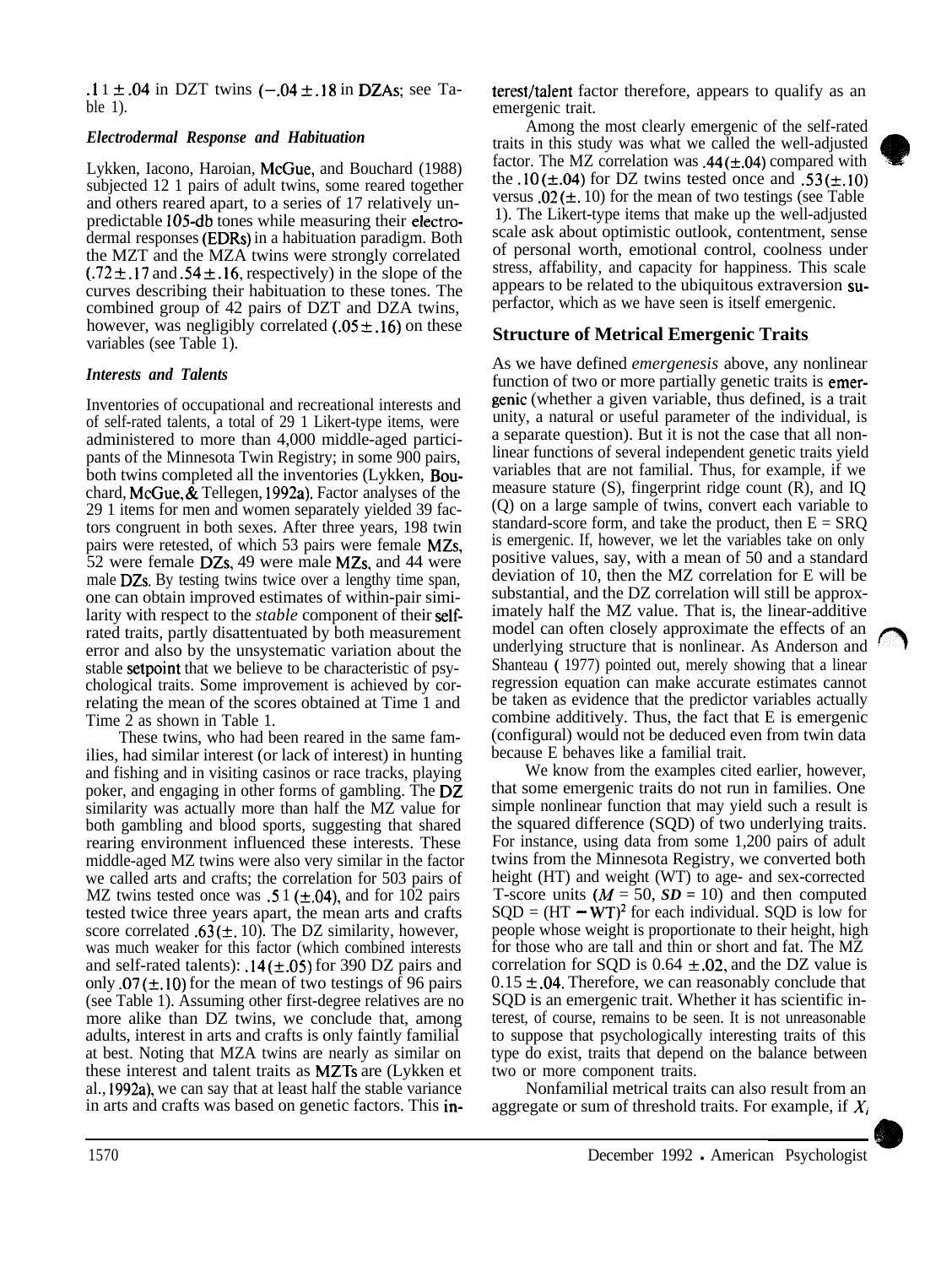is the *i*th component trait, and if  $W_i$ , the *i*th weight, equals 1.0 if  $X_i$  > threshold and zero otherwise, then

$$
Y = W_1 X_1 + W_2 X_2 + \cdots W_k X_k
$$

will be a nonfamilial additive trait, provided that the  $X_i$ s are heritable and  $P(X_i >$  threshold) is small. If  $W_i$  depends, say, on  $X_j$  rather than on X,, then the aggregate will be configural-emergenic-as well as nonfamilial. To illustrate this idea, an American child's potential for becoming a football running back might be an aggregate of strength, running speed, balance, fearlessness, and resistance to injury, but with each variable contributing to the total only if the next-listed variable is above some relatively high threshold.

Child development seems to involve many threshold situations-fighting versus backing off, yielding to temptation versus not yielding, succeeding versus failing, daring versus not daring, and so on. The child whose aggressiveness, impulsiveness, talent, or fearlessness is just slightly above the threshold level may subsequently have qualitatively different experiences from-and become emergenically different from-his or her siblings. To the extent that the genome tends to determine the child's effective environment-the experiences, that is, that create these threshold situations (Lykken et al., 1992b)—to that extent will MZ twins, and even MZA twins, tend to develop the same emergenic traits.

#### *Emergenesis Versus Epistasis*

Geneticists would say that emergenic traits result from *epistasis,* defined as the nonreciprocal interaction of nonallelic genes. But it is customary to subsequently disregard this component in applications of the general model, either on the assumption that epistatic effects will be minimal (e.g., Jinks & Fulker, 1970) or in the frank recognition of the difficulties of testing for epistasis in human family data (Cavalli-Sforza & Bodmer, 1971). Murphy (1979) remarked that the inclusion, in the partitioning of the phenotypic variance, of a term identified as "epistasis, etc., the chief property. of which is that it fills a hole in a balance sheet" (p. 132) provides the biometrical geneticist with an illusory sense of having covered all the bases. "What results is not science but devious accountancy" (p. 132). Heath et al. ( 1984) published what they believed to be "the strongest evidence so far for polygenie epistasis in man" (p. 7 19). This evidence, involving counts of the number of fingerprint tri-radii, consists of high (.90) correlations in 110 pairs of MZ twins combined with lower (from .24 to .41) correlations in 111 pairs of DZ twins and in hundreds of sibling and parent-child pairs. Heath et al. pointed out that the effects of dominance and Additive X Additive Epistasis can be resolved with the addition of parent-child data to the data for twins. The examples of non-additivity in psychophysiological, interest, and personality variables that we have reported have all involved similar or larger ratios of MZ to DZ correlations, although still larger samples and the addition of twin family data will be needed to confirm these findings.

However, the idea of a configural relationship conveys more than interaction, and some of the emergenic traits discussed herein are more naturally described at the molar level, as configurations of partly genetic traits, than at the level of interacting polygenes (although see Li, 1987). Most phenotypic traits, and certainly most psychological traits, are many steps removed from genetic activity, so far removed that attempts to understand any surface (metrical) trait in terms of specific gene action seem premature if not presumptuous. It is more plausible to suppose that the behavior genetics of the future will assume a hierarchical structure in which surface traits are seen to be functions of source traits that are, in turn, determined by dispositions at a lower level, and so on. If one is interested in the trait of leadership, for example, it seems sensible to analyze it in terms of other more basic psychological variables rather than to start searching for enzymatic correlates.

### *Impact Traits*

Charismatic leadership, selling ability, parenting success, interpersonal attractiveness, entrepreneurial ability, and many other important dimensions of individual difference are difficult, perhaps impossible, to define solely in terms of characteristics of the actor without reference to the impact of his or her actions on the (primarily social) environment (Lykken, 199 1, p. 18). Measures of such traits must often be configural, rather than additive, functions of the relevant intrapsychic and environmental components. Suppose, for example, two great leaders like Gandhi and Churchill could by some magic have undergone a random interchange of certain salient traits: surely both would then have been diminished in their leadership ability, just as two prize-winning cakes might be ruined by a random exchange of certain ingredients (e.g., one egg vs. six). The recipes for leadership, like the recipes for cakes, seem likely to be configural rather than additive. Even a total exchange of psychological characteristics might have been disastrous; Gandhi's simplicity and saintliness might not have dealt effectively with Hitler's war machine, and Churchill's bombast and epicurean selfindulgence would not have endeared him to the Indian masses.

Because it encompasses configurations, not just of polygenes but of partly genetic component traits and even of situational factors in the case of impact traits, *emergenesis* seems to have a broader and psychologically more useful scope than *epistatic.*

# **Qualitative Emergenic Traits**

#### *Secretariat*

Old-fashioned hereditarians used to make much of the notion of breeding, a concept that has been pushed to the extreme by exponents of the sport of horse racing. Through careful breeding in the early part of the last century, the thoroughbred race horse became steadily stronger and faster, and the record times recorded at old English race courses steadily fell. Along about the turn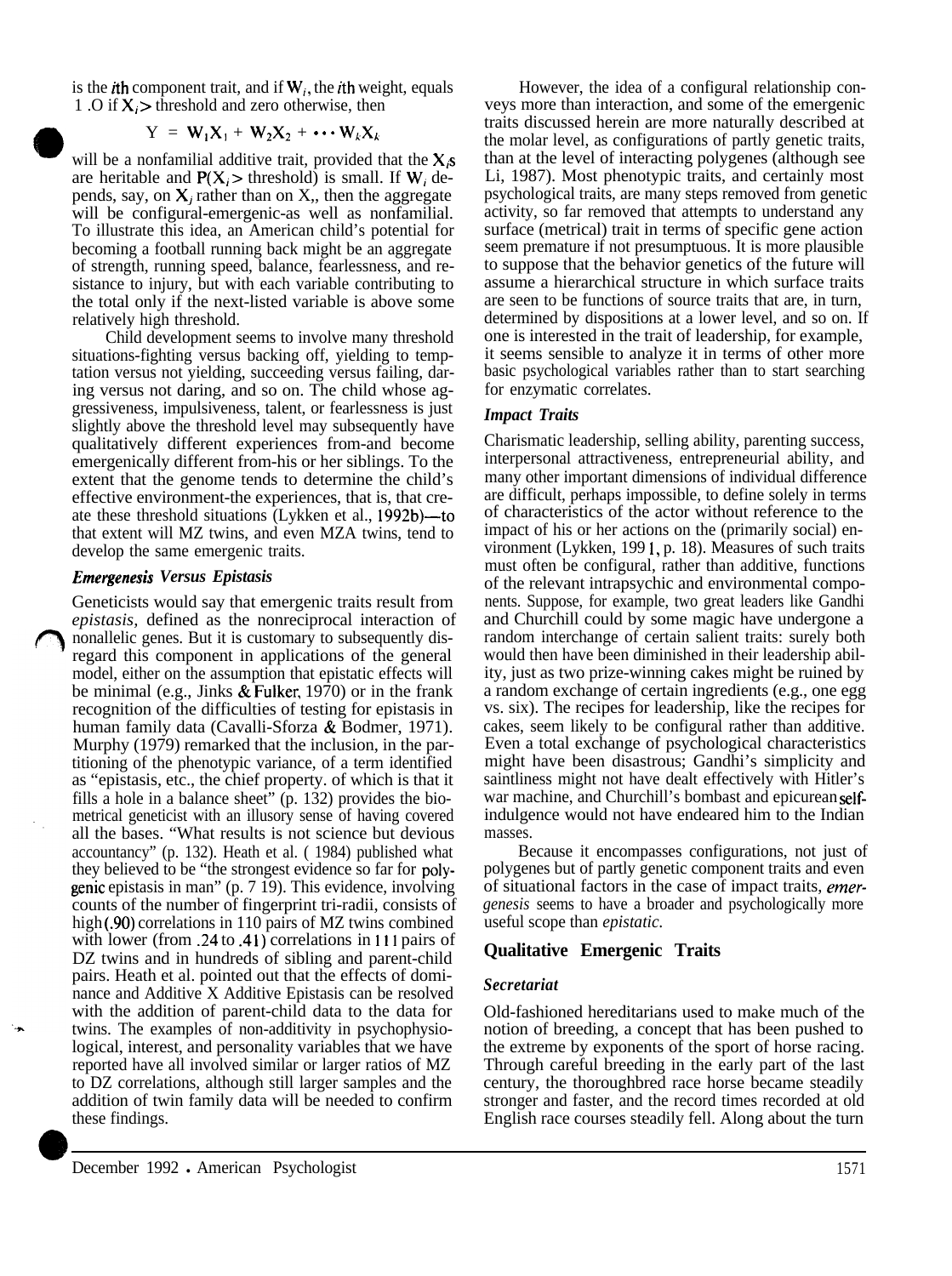of this century, however, this curve leveled off as the initial additive variance was bred out of the line (e.g., Cunningham, 199 1). The modest improvements in performance over the next 70 years or so are largely attributed to better training, nutrition, and veterinary techniques.

And then along came Secretariat, a great red stallion who lay down and took a nap on the day of his Kentucky Derby and then got up and broke the course record, not by just a whisker but by seconds. He did the same thing at Pimlico and then won the Belmont-and the Triple Crown-by more than 30 lengths. Put out at once to stud, where only the most promising mares could afford his fees, Secretariat sired more than 400 foals-most of them disappointments, none of them remotely in their sire's class. Secretariat had a distinguished lineage, of course, although none of his forebears could have run with him, but whatever he received at the great lottery of his conception could not be easily passed on in random halves. It seems a reasonable conjecture that Secretariat's qualities were configural, emergenic.

At last, in 1988, one of Secretariat's sons, Risen Star, finished third in the Kentucky Derby, won the Preakness, and then won the Belmont by some 14 lengths, albeit a full two seconds behind his sire's record pace. After more than 400 attempts, Secretariat managed to produce a winner; although emergenic traits do not run in families, they are more likely to reappear in a carrier family than in a random lineage. No doubt Risen Star's dam contributed key elements of the emergenic configuration.

It may be in this chancy way that evolution sometimes makes its qualitative steps onward after periods of stasis; it may be that Secretariat was one of Goldschmidt's ( 1940) "hopeful monsters" awaiting a similarly configured mate with whom he might breed true. For such an emergenie trait to play a role in equine evolution requires the occurrence of a critical mass of traited individuals in the same time and place, at least one stallion and two or several mares who, by interbreeding, might have the chance to found a race of superior horses. If the S (Secretariat) trait were based on a five-locus, homozygousrecessive configuration (as in Li's example, discussed below), then such a stallion would occur only once in 20 million random matings. But, if a million ancestral horses roamed the steppes of Central Asia during the early Pleistocene, producing  $2 \times 10^5$  foals each year, the odds would favor the appearance of a traited stallion approximately every 70 years. Ancestral horses probably traveled like wild horses do today, either in bands of bachelor males or in harems of mares headed by a single stallion (Anthony, Telegin, & Brown, 199 1). We shall assume that Straited horses would be substantially stronger and faster and thus able to compete successfully and that patriarchs of harems were able to sire, say, 200 foals over the course of their reigns.

A traited stallion would be likely to become a harem patriarch. The offspring of an affected sire would carry at least one of the required recessive genes at each of the five loci. Each 120 matings between such half-sibs would be likely to reproduce the emergenic trait. Moreover, at least one in 11 patriarchs would (with  $p > 0.5$ ) produce a traited foal in the first filial generation. A traited filly produced in this way, if she remained in the paternal harem, would produce only traited foals. If a traited foal of the patriarch (or of his daughter) was a colt, he would be destined to become a patriarch himself and, at minimum, to start the lottery again without another 70-year wait. He might also produce carrier offspring contiguous in time and place to the harem of their affected grandsire. Any aged traited patriarch might in time be replaced as harem leader by one of his untraited sons who, interbreeding with his paternal half-sisters, would be likely to produce several traited offspring during his regnancy.

Not every contiguous appearance of traited mating partners will suffice to found a dynasty, of course, but each appearance of a traited stallion would generate a reasonable chance of such an outcome, through breeding with or among his offspring, and this chance would recur at least every 100 years or so. This dependence on inbreeding, with its perils of deleterious recessive traits, might reduce the competitive advantage of some traited offspring, although the mating of half-sibs carries only the slight genetic risk of cousin matings.

Note that the qualitative evolutionary step we are describing requires merely a novel recombination of existing alleles rather than an unlikely macromutation (see Dawkins, 1982a). Like the accepted mechanism of accumulating micromutations (which it would supplement and not replace), emergenic evolution also requires long spans of evolutionary time. Yet it may be that important saltations, like the appearance of the hominid opposable thumb, occurred in just such a way.

Although running speed is, of course, a metrical variable, Secretariat so far exceeded the limits of the normal distribution as to suggest a qualitative difference, a new natural class or taxon (see Meehl, 1992). The arena of human achievement appears to offer many similar examples, individuals whose accomplishments so far exceed the norm that we classify them separately from the common herd. An important example of such a class includes those people we call *geniuses.*

#### *Genius*

How did it come about that a man born poor, losing his mother at birth and soon deserted by his father, afflicted with a painful and humiliating disease, left to wander for twelve years among alien cities and conflicting faiths, ... suspected of crime and insanity, and seeing, in his last months, the apotheosis of his greatest enemy-how did it come about that this man, after his death, triumphed over Voltaire, revived religion, transformed education, elevated the morals of France, inspired the Romantic movement and the French Revolution, influenced the philosophy of Kant and Schopenhauer, the plays of Schiller, the novels of Goethe, the poems of Wordsworth, Byron, and Shelly, the socialism of Marx, the ethics of Tolstoy, and, altogether, had more effect upon posterity than any other writer or thinker of that eighteenth century in which writers were more influential than they had ever been before? Here, if anywhere, the problem faces us: What is the role of genius in history? (Durant  $\&$  Durant, 1967, p. I)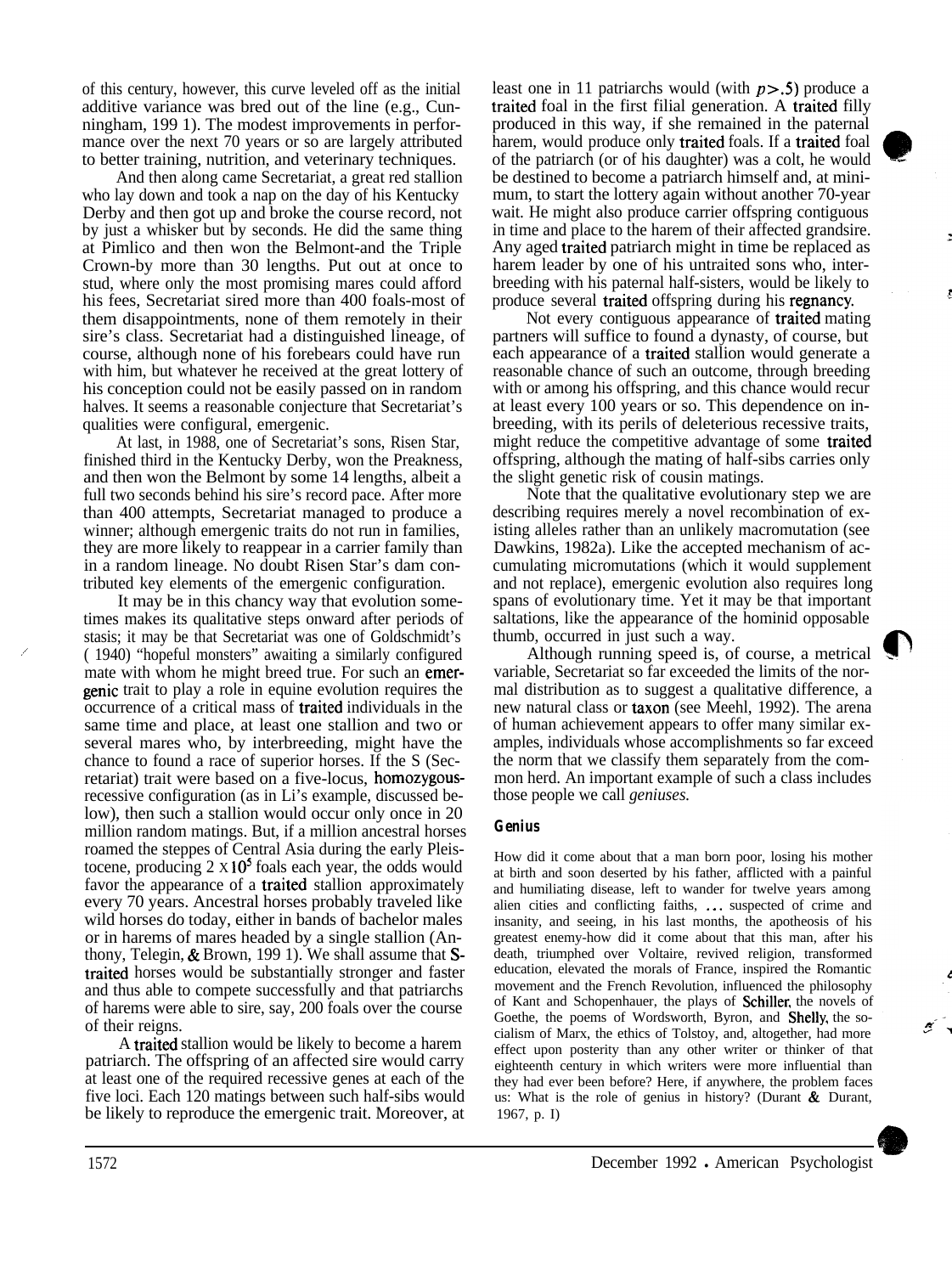In these celebrated first sentences of their *Rousseau and Revolution,* Will and Ariel Durant posed as well the psychological problem of genius itself, its mysterious irrepressibility, and its ability to arise from the most unpromising of lineages and to flourish even in the meanest of circumstances.

Human genius has always been a problem for both environmentalists and hereditarians to understand (Galton, 1869; Kroeber, 1944; Simonton, 1988.) There have been families of genius, of course-the Bernoullis and the **Bachs**, the Darwins and the **Huxleys**, the musical Marsalis family-but it is the solitary genius, rising like a great oak in a forest of scrub and bramble, who challenges our understanding. Carl Friedrich Gauss, ranked with Archimedes and Newton as one of the "princes of mathematics," had uneducated parents. His mother was illiterate, yet the boy had taught himself to read and to do simple arithmetic by the time he was 3 years old (Buhler, 198 1). When Gauss was 10, the village schoolmaster thought to keep his large class occupied by writing down the integers from one to 100 and then finding their sum. Moments later he was startled to see little Carl at his desk with just a single number on his slate. "There 'tis," said the boy and then sat with his hands folded while the rest of the class toiled on. In the end, only Carl had the correct answer (Dunnington, 1955). The boy had at once perceived that the problem reduced to  $(1 + 100)$  +  $(2 + 99) + \cdots + (50 + 51) = 50(101) = 5,050$ . To believe that some extraordinary accident of experience created this prince out of ordinary clay is to believe in magic.

The great Hindu mathematician, Srinivasa Ramanujan, whom Mark Kac called a magical genius (Kolata, 1987), was reared in a one-room adobe hut in southern India, and his mathematical education consisted primarily of two books, both in a foreign language (Borwein & Borwein, 1988). In 19 13, with the help of a better educated friend, Ramanujan wrote from Madras to the great G. H. Hardy at Cambridge, asking his opinion of some 120 theorems that were enclosed. Hardy reported that some of these were classical although obscure; others were in Hardy's own area, and he managed to prove them himself,

though with a good deal more trouble than I had expected. . . . The formulae 110-l 13 are on a different level and obviously both difficult and deep. . . I had never seen anything the least like them before. A single look at them is enough to show that they could only be written down by a mathematician of the highest class. They must be true because, if they were not true, no one would have had the imagination to invent them. (Hardy, cited in J. R. Newman, 195.6)

Suppose that Gauss or Ramanujan had been born with a healthy MZ twin who was spirited away to be reared by some country parson in Oxfordshire. Barring cholera or other accident, is it not likely that the parson's surname too would now be immortal? Ramanujan died young without offspring; his parents and one brother apparently were unexceptional. Although Gauss provided rich stimulation and opportunity for his six offspring (by two different and highly cultivated wives), none of them distinguished themselves.<sup>2</sup> But if the genius of these men was prefigured in their genes, why was it never manifested elsewhere in their lineage? The answer is, we think, that genius consists of unique configurations of attributes that cannot be transmitted in half helpings.

Michael Faraday, the premier experimental scientist of his generation, was the self-taught son of a humble blacksmith (Thomas, 199 I). Knight (1985) referred to Faraday's "curious mixture, or perhaps we should say compound, of humility and pride" (p. 35); biographers of people of genius often allude in this way to interactions or configurations of their subjects' attributes. We know that Shakespeare, too, came from undistinguished stock, that this foremost wordsmith in our history had numerous siblings and several children, none of whom left any trace-or any word-behind them (Parrott, 1938). An American genius, Benjamin Franklin, was one of a large family and sired two children of his own, all of them members of the common generality of humankind (Garfield, 1982). The configurality of genius is dramatically illustrated in the life's work of another extraordinary American, Gutzon Borglum, the sculptor, engineer, inventor, and entrepreneur who carved Mount Rushmore (Shaff, 1985). However one evaluates the aesthetic or ecological impact of transforming a mountain into a frieze of presidential heads, this prodigious monument will survive the millennia because of the configuration of prodigious talents, each of them essential to the project, that were combined in this singular individual. One of the luminaries of twentieth-century science, John von Neumann, was capable of such extraordinary intellectual feats that some of his colleagues were led to suggest that von Neumann's brain "might be an emergent organ, of a different order of complexity than those of ordinary mortals" (Campbell, 1988, p. 103.) Genius of this caliber seems to be not just an abundance of one or several components such as IQ but rather a harmony of attributes, a compound rather than merely a mixture.

#### *Some* More *Mundane Examples*

*Electrodermal nonresponding.* Some psychiatric patients, during remission of their symptoms when they are relatively normal, are EDR nonresponders in the habituation situation referred to above; they do not react electrodermally even to the first loud tones (Bernstein et al., 1988). About 15% of the individuals in our sample of normal twins (Lykken et al., 1988) also were EDR nonresponders. None of them had psychiatric histories, but we think it possible that these people might have had the genetic "talent" for one of the major psychiatric disorders (Iacono, 1982, 1985; Iacono et al., 1983). At least one member of

<sup>2</sup> Gauss's second son, Eugene, emigrated to the United States in 1830, enlisted in the army, and later went into business in Missouri. Eugene is said to have had some of his father's gift for languages and the ability to perform prodigious arithmetic calculations, which he did for recreation after his sight had failed him in old age.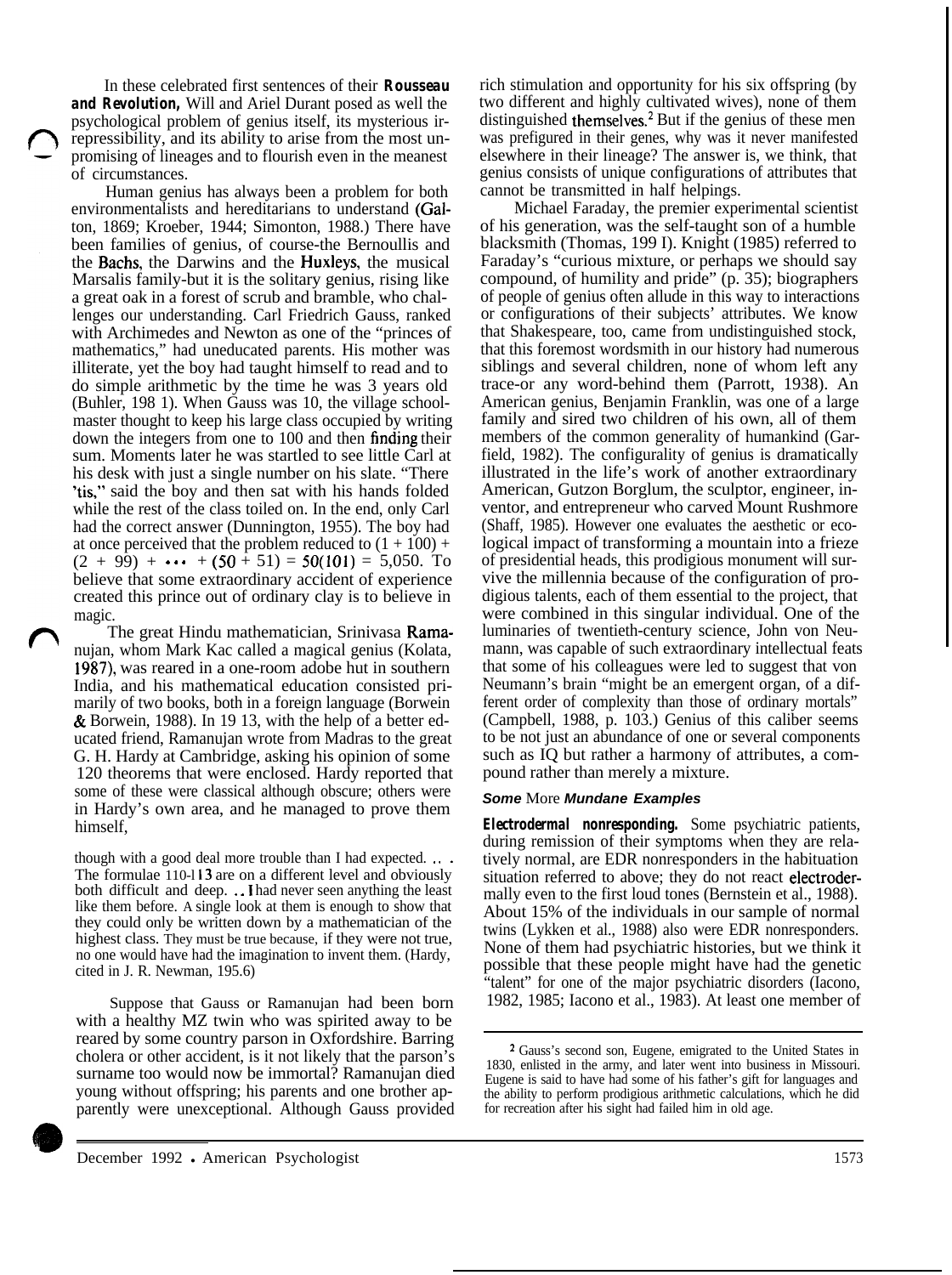16 of the 79 MZ pairs was a nonresponder, and 12 of their 16 co-twins (75%) were nonresponders also. Eight of the smaller group of 42 DZ pairs contained a nonresponder, but only one pair ( 13%) was concordant (Lykken et al., 1988).

*Striped flight und blotched belligerence.* It is well known that morphological and behavioral traits are often correlated across related species. For example, in snakes, species whose coats are longitudinally striped "tend to be more active, wide-foraging, and flee when threatened, whereas species with broken color patterns (blotches or crossbands) are more secretive and rely on crypsis or aggression as their primary defense" (Brodie, 1989, p. 542). This same heterogeneity in color pattern and behavior has also been observed within a single species, the Northwest garter snake, and Brodie has shown that vulnerability to predation is a configural function of color pattern together with the tendency to freeze or flee. "It is more difficult for the vertebrate eye to detect motion or judge the speed of a moving stripe than a moving heterogeneous pattern, so that flight may be a more effective antipredator behavior for striped snakes than for blotched ones" (Brodie, p. 544). Among most snake species, configurations of coat markings and behavior tendencies that yield higher vulnerability to predators have disappeared through natural selection; in the garter snake, two different configurations, two mutually exclusive emergenic traits-what Tooby and Cosmides (1990) call "heritable alternative strategies"—have proved adaptive and have survived. Note that such heritable alternative configurations, although emergenic, may tend to run in families.

# **The Structure of Qualitative Emergenic Traits**

Li ( 1987) has examined in detail a *multiple homozygosis* model for qualitative emergenic traits. Li assumes as an example a trait that is produced by a configuration of two recessive alleles in each of  $k = 5$  independently segregating loci, each allele having a moderate gene frequency of 0.20. The frequency in the population of such a trait would be approximately  $10^{-7}$ , so this is a truly rare anomaly, talent, or idiosyncrasy. A mating with one affected parent has only about 3 chances in 10,000 of producing an affected child, whereas the probability of concordance in a pair of DZ twins with one affected proband is less than 1%. As Li points out, any of the  $3^5 = 243$ different genotypic configurations possible with five loci might be the one that effects the trait in question and, moreover, it is biologically plausible that other closely related genotypes (e.g., aaBbccddee as well as aabbccddee) might effect an approximation of the emergenic trait, "This situation is analogous to that of man-made growth hormones or insulin molecules, which, though not perfect, may still have some biological activities" (Li, 1987, p. 523).

A relatively simple example of multiple homozygosis is dactylaplasia, the absence of phalangial bones in the middle digits of each foot, which is due (at least in mice) to a mutant autosomal dominant gene, M, that is epistatically inhibited by a dominant gene, X, at another locus

(Chai, 198 I). Although all MZ twins will be concordant for this trait, concordance among sib pairs will be only 12.5%, if the frequency of the X gene,  $P(X)$ , equals 0.5, and only 0.5% if  $P(X) = 0.9$ . Because it is configural, dactylaplasia is an emergenic trait; because it is strongly genetic but only weakly familial, it is a trait that might not be seen to be genetic had one not observed it in MZ twins or inbred strains.

# *Threshold Traits*

A threshold trait can be defined as a qualitative phenotype that is observed when the individual's susceptibility or risk exceeds some threshold value. The threshold is normally considered to be determined by the environment (or even by convention, as in psychiatric diagnosis), whereas the metrical risk is at least partly heritable. Fitting threshold models to concordance data for various kinship pairings has been popular since Falconer ( 1960). A number of qualitative psychopathological traits that are definitely familial, traits like schizophrenia and antisocial personality, do not seem to fit any simple Mendelian model. For example, bipolar affective disorder is approximately 70% concordant in MZ twins but less than 15% in DZs and other sib pairs (Novitski, 1982, p. 377). When such a phenotype can be fitted to the Falconer model, it is commonly assumed that the underlying genetic mechanism is polygenic-additive.

Chai (1981) pointed out, however, that threshold models can be (and commonly are) fitted to the statistics of such congenital malformations as dactylaplasia, where the model is now known to be wrong. He argued that the threshold model "is not a useful concept since it cannot be experimentally disproved ... [and it] has practically frozen research in congenital malformations ever since the concept was adopted" (p. 237). (Because Chai himself experimentally disproved the threshold model in the case of dactylaplasia, we interpret his criticism to be that the threshold model too easily appears to fit cases where it in fact is false.) The dactylaplasia example illustrates the possibility that other qualitative traits for which the MZ concordance is much higher than the DZ value, including dysfunctional traits like schizophrenia and antisocial personality, may in fact be emergenic.

# *Schizophrenia*

Manfred Bleuler's view was that "hereditary dispositions to schizophrenia consist in *disharmonic* tendencies for personality development" (quoted in Rosenthal  $\&$  Kety, 1968, p. 12, italics added). *Harmony* is a configural concept; in suggesting that the schizophrenic diathesis involves a dysfunctional or disrupted configuration, Bleuler seems to be implying an emergenic model. The fact that the concordance for schizophrenia (as for bipolar affective psychosis) is much higher in MZ twins (44%-58%) than in DZ twins or siblings (8%-14%; Gottesman & Shields, 1982; Rosenthal, 1970) tends to encourage this view. But schizophrenia *is* familial. The incidence even in seconddegree relatives is clearly higher than in the general population. Therefore, if this trait is configural, the number



**0**

**0.**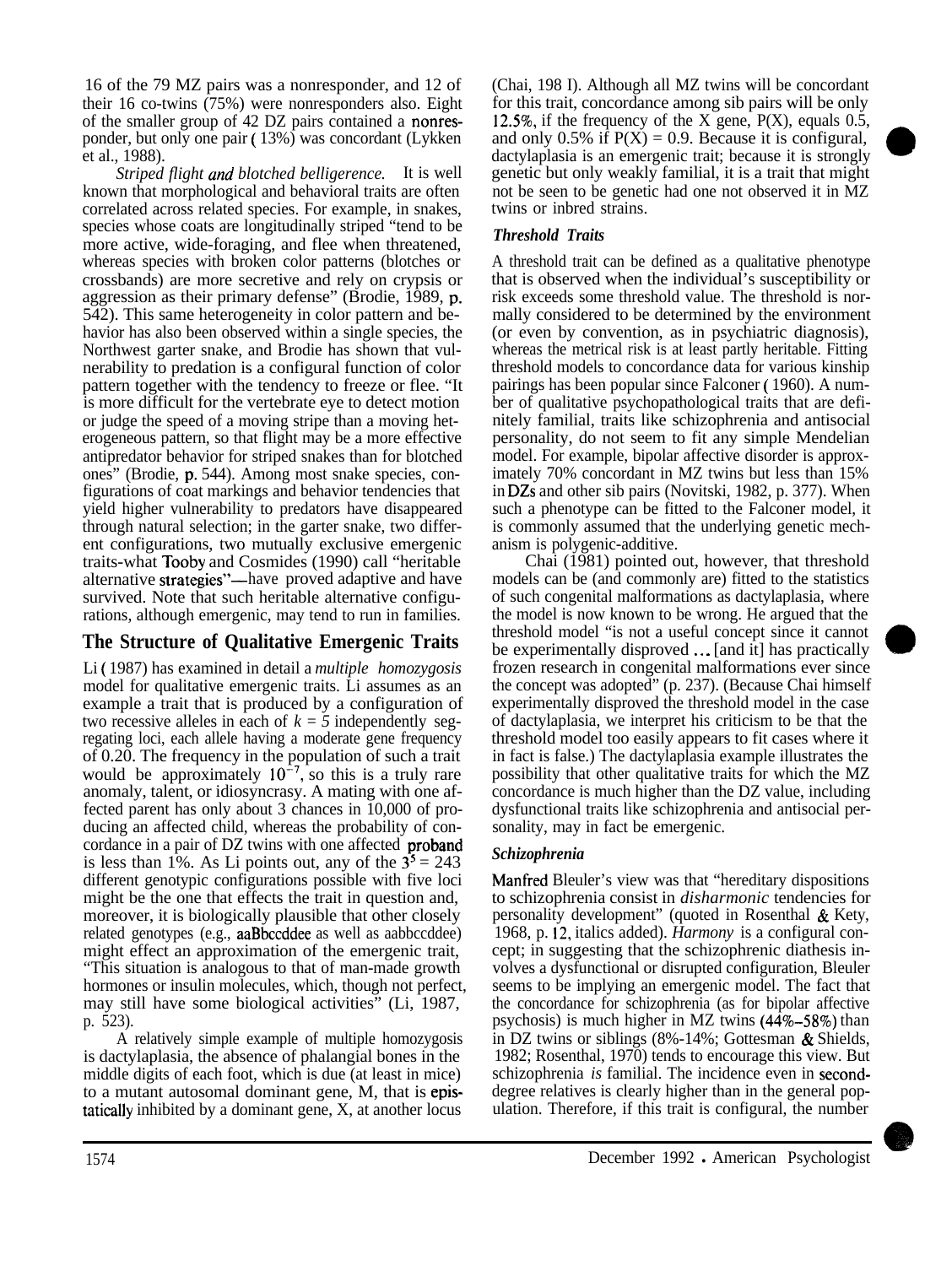of independent loci involved must be no greater than two or three (configurations of four or more loci yield nonfamilial traits unless the gene frequencies are very high); We have made a preliminary study of two-locus models but have not found adequate fits to the available data on the morbid risk among relatives of probands. A dominant-recessive model, however, with the right choice of gene frequencies, penetrance, and fertility assumptions, comes close enough so that we feel confident that a similar three-locus model, with its still greater degrees of freedom, could produce an excellent fit. The protean character of such models, of course, detracts from their value; Chai did not merely show that a two-locus model *could* fit dactvlaplasia but rather that a particular two-locus model was correct. Because one cannot do back-cross experiments with human subjects, showing that a three-locus emergenic model is "correct" for schizophrenia, if possibly it is, will be difficult; but, like the polygenic threshold model and the idea that "schizophrenia" conflates several etiologically distinct disorders, the emergenic model remains a possibility.

#### *The Game of Life*

The educational pastime known as poker provides a useful analogy that may help clarify the idea of emergenesis. At conception, each of us received a very large number of "cards" containing a very large number of potential "hands," probably more than one could hope to play out in the course of the typical life. In one form of poker, each player is dealt seven cards and then must select three to be passed to his or her neighbor on the right. This game is interesting for configural reasons; the cards you receive from the person on your left were of little value in the context of his or her other cards, but they just might be exactly what you need to create a winning hand.

At conception, each of us received an approximately random half of the cards dealt out originally to each of our parents. Your tall mother held four queens, and she passed three of them along to you. Combining them (additively) with a queen from the paternal line, you can stand as tall as Mom. Your handsome father held a royal flush in hearts. Your half of his cards included the king, queen, and jack of hearts, but your mirror tells you that a three-card approximation of a royal flush looks merely "interesting," not handsome. The exciting thing about emergenesis is that you *might* receive the 10 and king of spades from Dad, and the jack, queen, and ace of spades from Mom, cards that had never counted for much in either family tree but whose combination in you might produce a Ramanujan, a new Olympic record-or a True Crime miniseries for television.

#### **Summary and Conclusion**

Species-specific traits are assuredly produced by configurations of monomorphic polygenes, interacting with each other and with the environment in roughly the same sense that specialized construction workers interact with the supply stocks and with the elaborating structure. It is plausible to assume that some polymorphic traits of psychological interest, similarly, are produced by configurations of polymorphic genes, similarly interacting with the environment both embryologically and during subsequent development. Such configural polymorphisms can be labeled *emergenic* traits. This configural emergenic model provides a possible explanation of those metrical traits for which MZ twins are substantially more than twice as similar as DZ twins and other first-degree relatives. Examples of putatively emergenic metrical traits include extraversion, EEG alpha frequency, electrodermal habituation, certain recreational and occupational interests, and facial and vocal beauty. Other interesting possibilities, for which no relevant data exist to our knowledge, include complex competencies such as leadership, selling ability, being an effective teacher or parent, and so on.

Taxonic or qualitative traits that show high concordance in MZ twins may also be emergenic. These may include developmental anomalies, idiosyncrasies of taste and style, various psychopathological syndromes, and some examples of human genius. One frequent (but not inevitable) feature of an emergenic trait is that it may tend not to run in families. This is because traits resulting from rare configurations of polygenes, or from unusual configurations of component traits, are unlikely to be passed on intact from parent to offspring. Genetic traits that do not run in families are unlikely to be seen to be genetic (i.e., to have an important part of their variance associated with genetic variance) unless one is studying monozygotic twins.

We conjecture that the most interesting emergenic psychological traits will turn out to be taxonic or qualitative. There is a strong tradition in psychology to eschew categorical in favor of dimensional thinking, a tradition in psychometrics that runs unbroken from Spearman to Eysenck ( 1986). But taxonomy, the classification of types of entities, is an integral part of all of the natural sciences from biology to astronomy. Meehl(l992) made a strong case for the existence of taxa not only in psychopathology but also in relation to those individual differences that we regard as normal. To the extent that some of these taxa (for the discovery of which Meehl provided powerful statistical tools) will turn out to be genetically influenced, we would expect them to be also emergenic.

The suggestion that genius may be emergenic should be understood to include what is called evil genius. Even those who tend to reject the Great Man theory of history find it hard to defend the proposition that the history of Europe in this century would not have been vastly different if Adolf Hitler had been killed by an English bullet in 19 18. If Hitler had been one of 10 brothers, 9 of whom survived the First World War, it is unlikely that any one of the brothers would have become chancellor of the Third Reich. But if Hitler had left behind an MZ twin, who then would be prepared to deny the possibility that events might have developed much as, in fact, they did?

It is worth considering whether the competencies listed above as metrical traits might not be more accurately classified as qualitative traits. We obviously can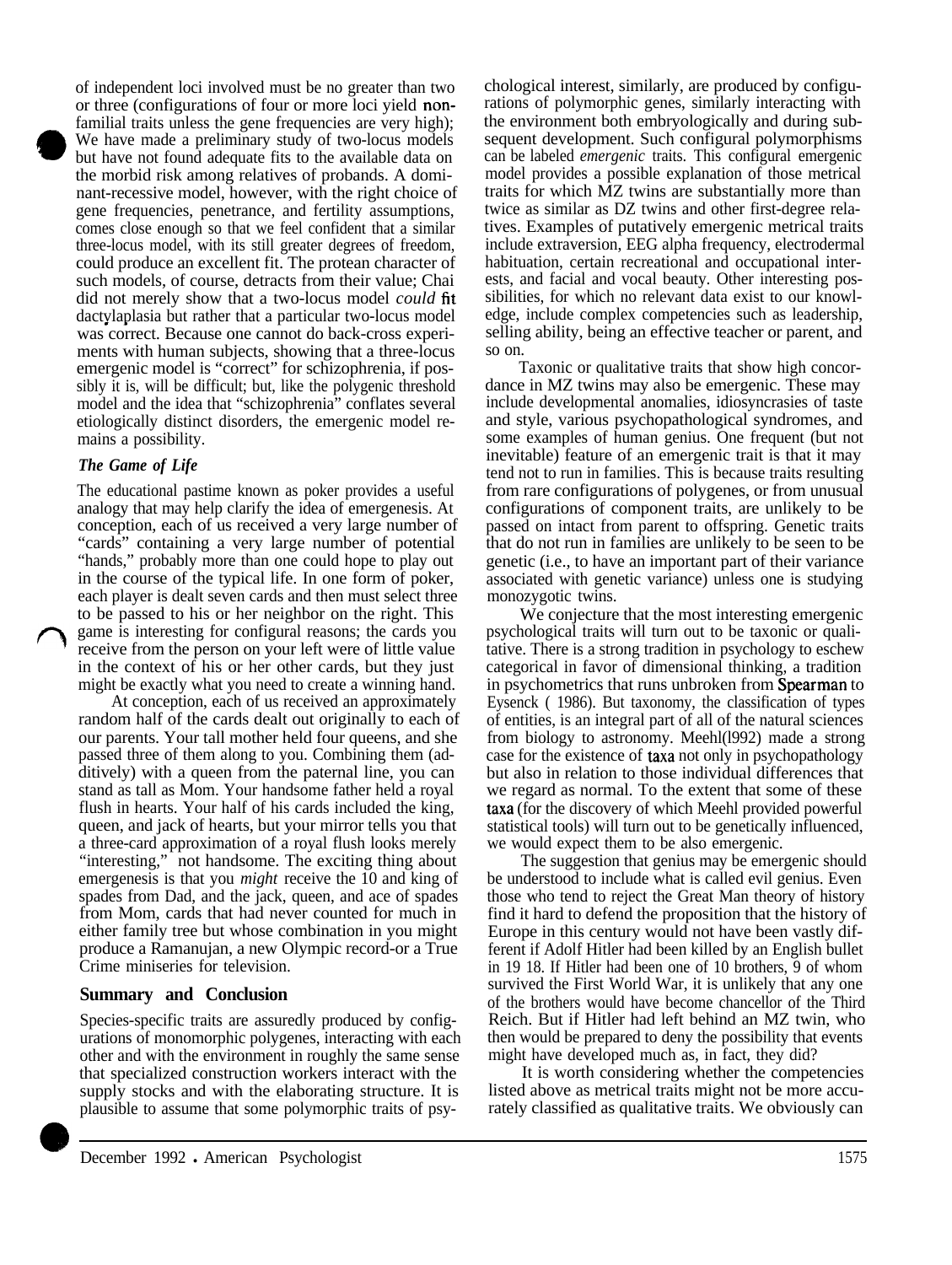rank salespeople, teachers, scientists, psychotherapists, or leaders on continua of competence, but they are already self-selected members of what may be taxonic groupings. If 1,000 people at random are put to work selling used cars or commanding military units, psychoanalyzing or behavior modifying, doing research or teaching sixthgrade civics, we would find a J-curve and, quite possibly, a bimodal distribution of competence: just a few good salespeople (some better than others), just a few charismatic leaders, a few born teachers, and a handful of truly effective therapists. Even compared with other scientists, some 5% publish 50% of the papers (Price, 1962). Suppose we could truly assess parenting, not merely measuring effort or dedication but *effectiveness*—given the raw material with which a parent had to work, how good was his or her product (measured by some reasonable standard of parental success) in comparison with an average parent working with the same raw material (e.g., the MZA cotwin)? Might not our evaluations of parenting ability also be bimodal, with just a few gifted parents and the majority merely providers, relatively ineffectual in actually shaping in some intended way?

It seems hardly speculative to contend that great competence in any area, competence for good or for ill, is likely to involve a *configuration* rather than a mere aggregation of component traits. In their discussion of exceptional performance, Walberg, Strykowski, Rouai, and Hung (1984) concluded that the J-curve of performance output or impact results from many factors interacting in a multiplicative, rather than an additive, manner. Because there is much evidence that a substantial portion of the variance in nearly all human psychological traits is genetic variance (in the broad sense of nature *via* nurture), then it seems likely that great competence is also emergenic.

The rare occurance of extraordinarily adaptive configurations (e.g., Secretariats or other hopeful monsters) among other species will have lasting consequences only when chance conspires to produce a critical mass of traited individuals able to found a new subspecies. For our humankind, however, culture provides a mechanism through which individuals of extraordinary competence, although unable to pass on their configurated talents to succeeding generations, can nonetheless leave behind works of art or invention or political upheaval that do have lasting consequences.

Finally, the concept of emergenesis has obvious, albeit speculative, evolutionary implications. Coldschmidt's ( 1940) hopeful monster proposal could be interpreted as a conjecture that saltation or even speciation is sometimes a consequence of a new genetic configuration with emergent properties. Although the evidence is somewhat indirect, it is now widely believed that the human monomorphic genome differs from that of some of the great apes to the extent of only a few percent of its constituent genes. If the book of instructions that produces a human being shares nearly all of its pages with the book that yields a chimpanzee, then is it not likely that the books must differ in some other way, perhaps in the sequence (i.e., configuration) in which many of the pages are arranged? We propose that emergenic differences exist within all species of living things, including *Homo sapiens,* and that such configural diversity has contributed to the evolution of diversity both within and among species.

#### REFERENCES

- Abrams, S. (1986). Disposition and environment. The *Psychoanalytic 5kd.v of'rhe Child, 41, 41-60.*
- Anderson, N. H. & Shanteau, J. (1977). Weak inference with linear models. *Psychologicul Bnllefin, 64,* <sup>1</sup> IS- <sup>I</sup> *17.*
- Anthony, D.. Telegin, D. V.,  $\&$  Brown, D. (199 I). The origins of horseback riding. *Scientific American*. 265, 94-100.
- Bernstein, A. S.. Riedel, J., Graae, F.. Seidmen, D.. Steele, H., Connolly, J., & Lubowsky, J. (1988). Schizophrenia is associated with altered orienting activity: depression with electrodermal (cholinergic?) deficit and normal orienting response. *Journal of Abnormal Psychology*, 97, *3-12.*
- Block, J. (1965). The challenge of response sets. New York: Appleton-Century-Crofts.
- Borwein, J. M., & Borwein, P. B. (1988). Ramanujan and pi. *Scientific Amckun. 258,* 1 *I2-* <sup>I</sup> *17.*
- Bouchard. T. J., Jr.. Lykken. D. T.. McGue, M., Segal, N. L., & Tellegen. A. (1990). Sources of human psychological differences: The Minnesota Study of Twins Reared Apart. *Science, 250. 223-228.*
- Buhler, W. K. (198 I). Gauss: A biographical study. Berlin: Springer-Verlag.
- Brodie. E. D.. III. (1989). Genetic correlations between morphology and antipredator behavior in natural populations of the garter snake *Thumnophis ordinoidcs. Nurnrc. 342, 542-543.*
- Campbell, J. (1988). *Grummulicul man. New* York: Simon & Schuster. Cattell, R. B. (1956). Second-order personality factors in the questionnaire
- realm. *Journal of Consulting Psychology*, 20. 4  $1$  *I-4* 18. Cattell, R. B. (1982). *Thr inheritance of personality und ability* San
- Diego, CA: Academic Press. Cavalli-Sforza. L. L.. & Bodmer, W. F. (1971). *The genetics of human*
- *populations. New York: Freeman.*
- Chai, C. K. (198 I). Dactylaplasia in mice. *The Journal of Heredity*, 72, *234-237.*
- Cunningham, P. (199 I). The genetics of thoroughbred horses. *Scientific .4mcricun. 265, 92-98.*

Dawkins, R. (1982a). The blind watchmaker. Essex, England: Longman.

- Dawkins. R. (1982b). *The extended phenotype*. Oxford, England: Oxford University Press.
- Durant. W., & Durant, A. (1967). Rousseau und revolution. New York: Simon & Schuster.
- Dunnington, G. W. ( 1955). *Curl Friedrich Guks: Tifun of'science. New* York: Hafner.
- Eaves, L. J. (1976). The effect of cultural transmission on continuous variation. *Heredity* 37. 4 *I-57*.
- Eaves, L. J. ( 1987). Dominance alone is not enough. *Behavior Genetics. 18. 27-34.*
- Eysenck, H. J. (1952). *The scientific study of personality.* London: Kegan Paul, Trench, & Trubner.
- Eysenck, H. J. (1986). A critique of contemporary classification and diagnosis. In T. Millon & G. L. Klerman (Eds.), *Contemporary directions in psychopathology* (pp. 73-78). New York: Guilford Press.
- Falconer. D. S. (1960). *Introduction o quantitative* genetics. New York: Ronald Press.
- Farber, S. L. (1981). *Identical twins reared apart:* .A reanalysis. New York: Basic Books.
- Fedotchev, A. I., Bonda, A. T.. & Konovalov. V. F. (1990). Stability of resonance EEG reactions to flickering light in humans. *Inrrrnurionul Journal of Psychophysiology* 9.189-194.
- Galton, F. (1869). *Hereditary genius*. London: Macmillan.
- Garfield, E. (1982). Benjamin Franklin: Philadelphia's scientist extraordinaire. *Current Contents*, 40. 5- 12.
- Goldschmidt, R. B. (1940). *The material basis of evolution*. New Haven. CT: Yale University Press.